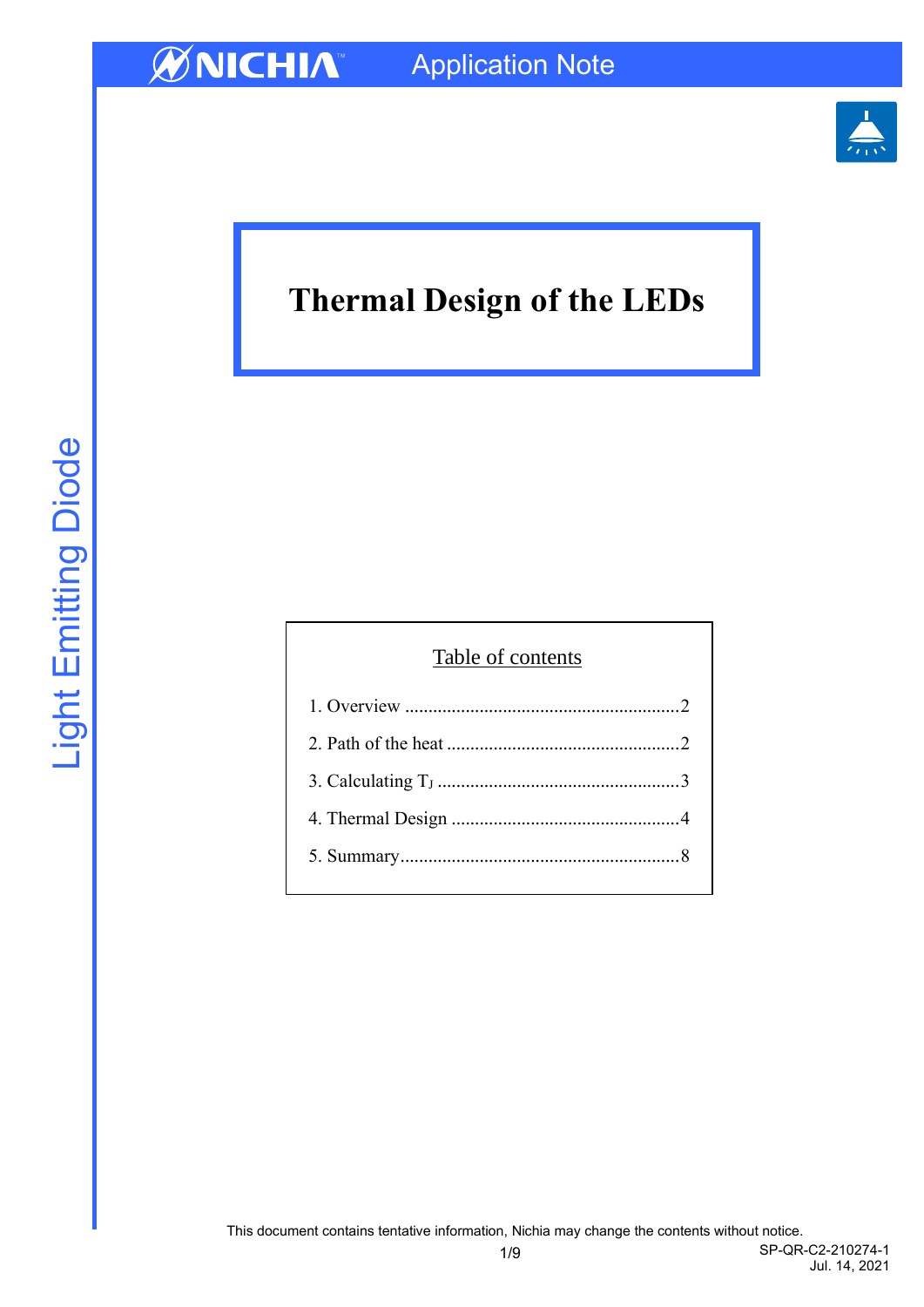### <span id="page-1-0"></span>**1. Overview**

When designing a product using LEDs, it is important to account for the heat generated by the LEDs. The ambient temperature that the LED can be used in is determined by the junction temperature  $(T<sub>J</sub>)$ . The LEDs may become dim, or not even illuminate if the  $T<sub>J</sub>$  goes above the absolute maximum ratings specified in the specification sheet. It is important to have a good thermal design as keeping the  $T_J$  as low as possible will lengthen the life of the LED.

This application note will contain information on how to have a good thermal design.

## <span id="page-1-1"></span>**2. Path of the heat**

Figure 1 is an example of how the heat can pass through the LED. It is believed that the heat is transmitted to the air by going through the die bond, electrodes, solder, and the board.



Figure 1. LED's structure and an example of the heat path (Example Part No. NS3W183)

Figure 2 indicates a flow chart of the heat from the chip.



Figure 2. Flow chart of the heat from the chip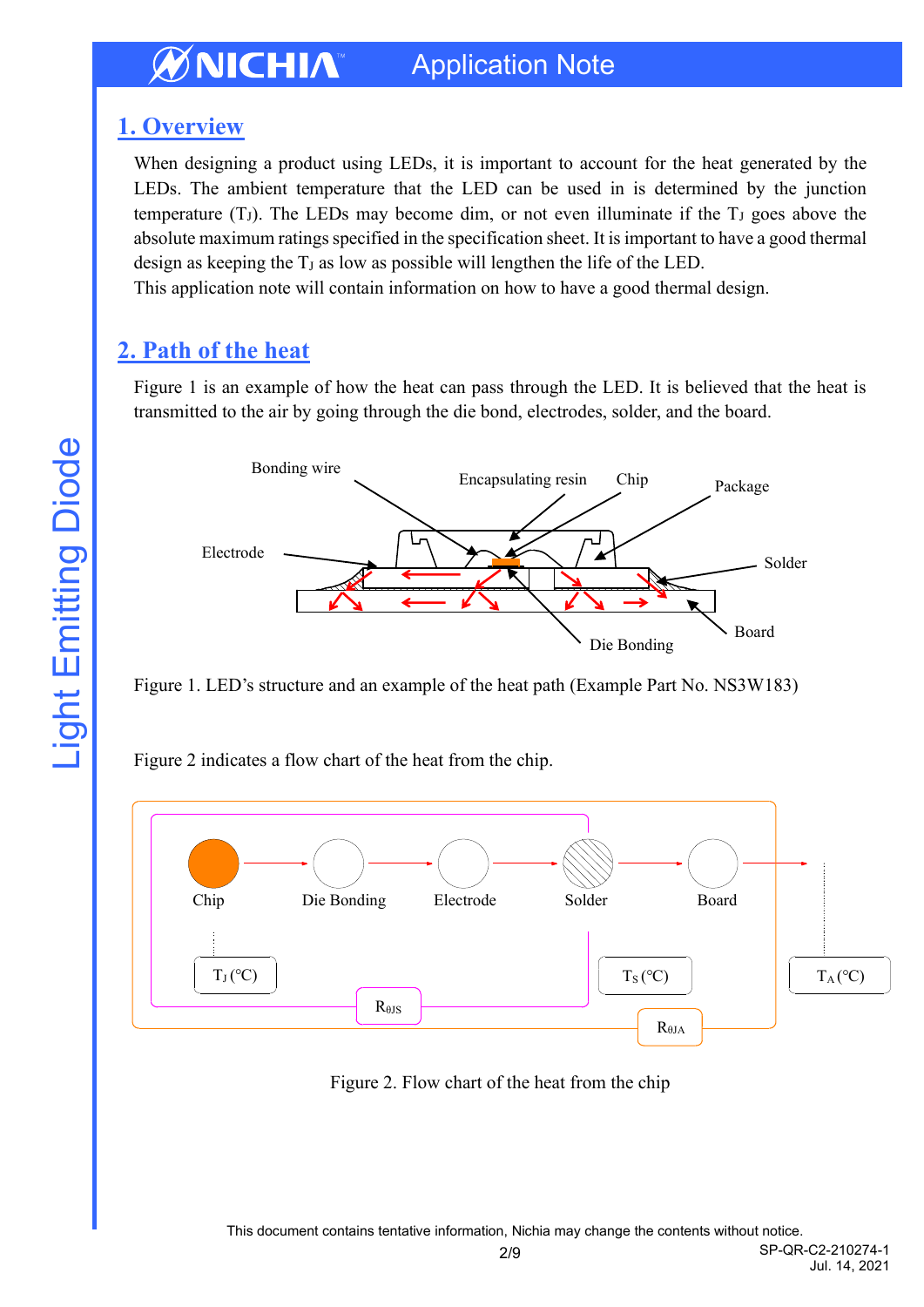If the change in temperature from the chip is expressed as the thermal resistance (℃/W), two equations can be written with regards to  $T_J$ .

(1) If using the value of the thermal resistance  $(R<sub>θJA</sub>)$  from the chip to Ambient temperature:

 $T_J = T_A + R_{0JA} \times W \cdots \cdots (1)$ 

- ・TA: Ambient temperature(℃)
- ・RθJA: Thermal Resistance from Chip to ambient (℃/W)
- $\cdot$  W: Input power consumption(=I<sub>F</sub>×V<sub>F</sub>)(W)
- (IF: Forward current, VF: Forward voltage)
- (2) If using the value of the thermal resistance  $(R_{\theta JS})$  from the chip to Soldering temperature:

 $T_J = T_S + R_{\theta, IS} \times W$   $\cdots$  (2)

- ・TS: Soldering temperature (Cathode side) (℃)
- $\cdot$  R<sub> $\theta$ JS</sub>: Thermal Resistance from the chip to T<sub>S</sub> measuring point (°C/W)
- $\cdot$  W: Input power consumption(=I<sub>F</sub>×V<sub>F</sub>) (W)
- ( $I_F$ : Forward current,  $V_F$ : Forward voltage)

### <span id="page-2-0"></span>**3. Calculating T<sup>J</sup>**

There are two methods to calculate T<sub>J</sub>

- $\cdot$  Calculating T<sub>J</sub> by the T<sub>S</sub> measurement
- Calculating  $T_J$  by the  $V_F$  measurement method

Details are shown below:

#### **3.1 Calculating T<sup>J</sup> by measuring T<sup>S</sup>**

(1) Attach a thermocouple to the  $T<sub>S</sub>$  measurement point (cathode side) of the mounted LED. Turn on the LED and measure the temperature Ts,  $I_F$  and  $V_F$  when the LED has reached the thermal equilibrium state.

- $\angle$ X The T<sub>S</sub> measurement point and R<sub> $\theta$ JS</sub> may vary according to the products. Please confirm it in our specifications.
- ※Please use the thinnest thermocouple possible to minimize the measurement interference.
	- The connection of the thermocouple should be done by soldering.



Figure 3. Thermal Measuring Set Up

Jul. 14, 2021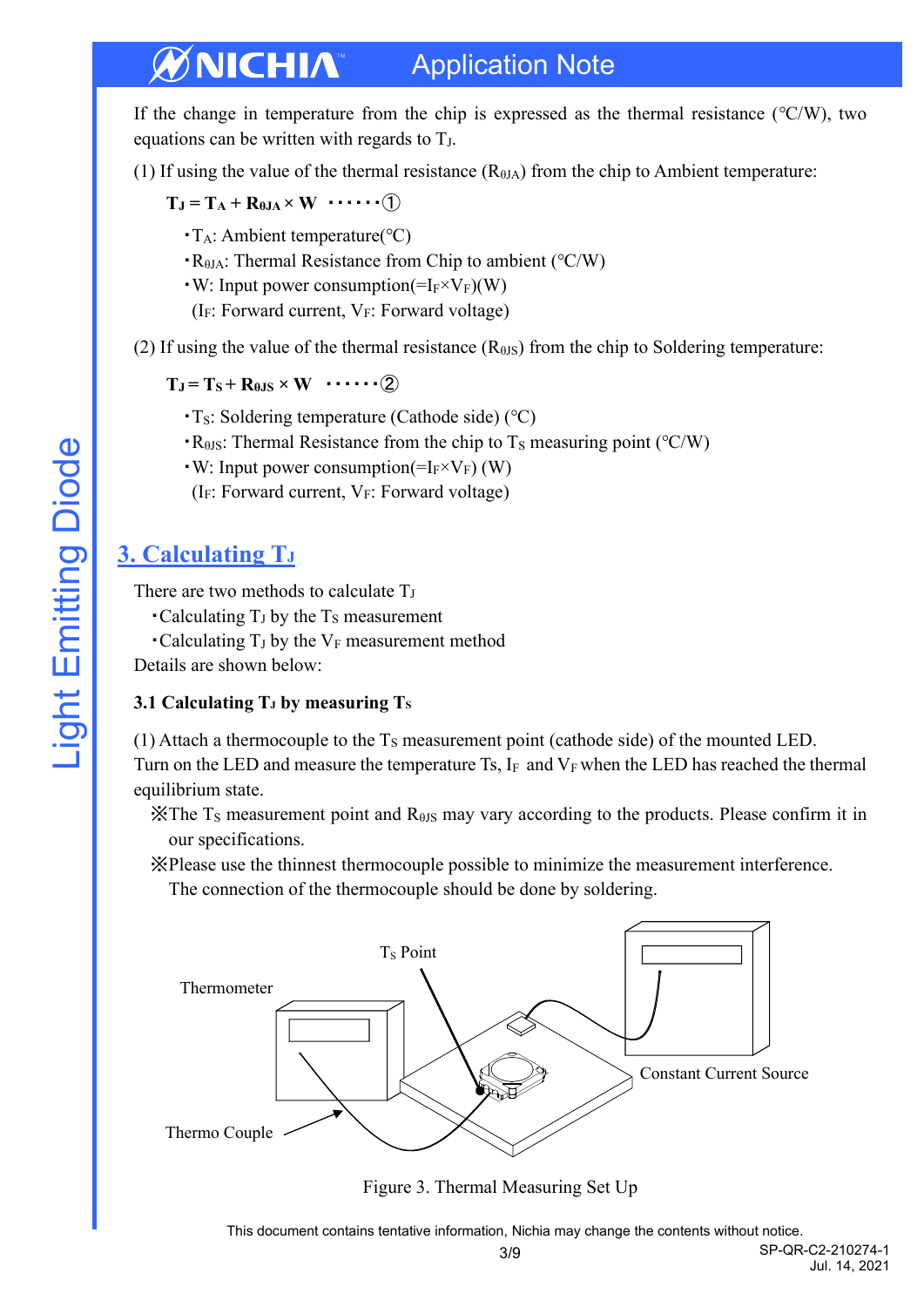#### **Application Note** 7 INTEE All characteristics shown are for reference only and are not guaranteed.

(2) The T<sub>J</sub> can be calculated using equation  $\circled{2}$  with the measured values of T<sub>S</sub>, I<sub>F</sub> and V<sub>F</sub>.

#### **3.2 Calculating T<sup>J</sup> by measuring V<sup>F</sup>** VfIf **Forward Voltage vs Ilating Tu by**

(1) The LED's forward voltage  $(V_F)$  is measured at a specific increment of ambient temperature  $(T_A)$ 

using a thermostatic chamber.

※The measurement is taken in a windless environment. Tur<br>er<br>e

※Pulse current is used when measuring the LEDs to keep the  $V_F$  stable from being affected by its own heat generation. (Recommendation: Pulse width  $\leq 10$ ms, Duty ratio  $\leq 1/10$ )

(2) Making a graph of Ambient Temperature vs Forward Voltage

from the measurement result  $(1)$ .

( $\mathbb$ <sup>W</sup>We can consider T<sub>A</sub>  $\doteq$  T<sub>J</sub> in a thermal equilibrium state.) ※Example: Figure 4 indicates the ambient temperature vs 順電流-相対光束特性 forward voltage properties for Part No. NS3W183.  $\mathcal{Q}$ rd voltage propei relative and the interest of the state of the state of the state of the state of the state of the state of the state of the state of the state of the state of the state of the state of the state of the state of the state o **Figure 4 multiples** 

 $(3)$  In a windless environment, turn on the LED with DC and measure the  $V_F$  once it is in a thermal equilibrium state.

(4) The  $T_J$  can be calculated by the  $V_F$  measured,<br>using the embient temperature vs. forward velters using the ambient temperature vs. forward voltage graph. an<br>1b ca<sup>-</sup> rsu<br>st<br>an<br>nb

[Example]:

At  $V_F=3.41(V)$ , the T<sub>J</sub> is 50°C as show in Figure 5.







Figure 5. Calculation of  $T_J$ 

## <span id="page-3-0"></span>**4. Thermal Design**

When designing a product, the T<sub>J</sub> can be lowered by implementing methods to lower the thermal resistance of the product as a whole.

Example:

- · Choice of board materials
- ・Optimization of the copper foil area of the board
- Optimization of the LED placement (LED pitch)<br>• Implementing heat sinks f<br>uti<br>nti<br>ucl
- · Implementing heat sinks

Details of each are explained below.

4/9 SP-QR-C2-210274-1 Jul. 14, 2021 -60 -40 -20 0 20 40 60 80 100 120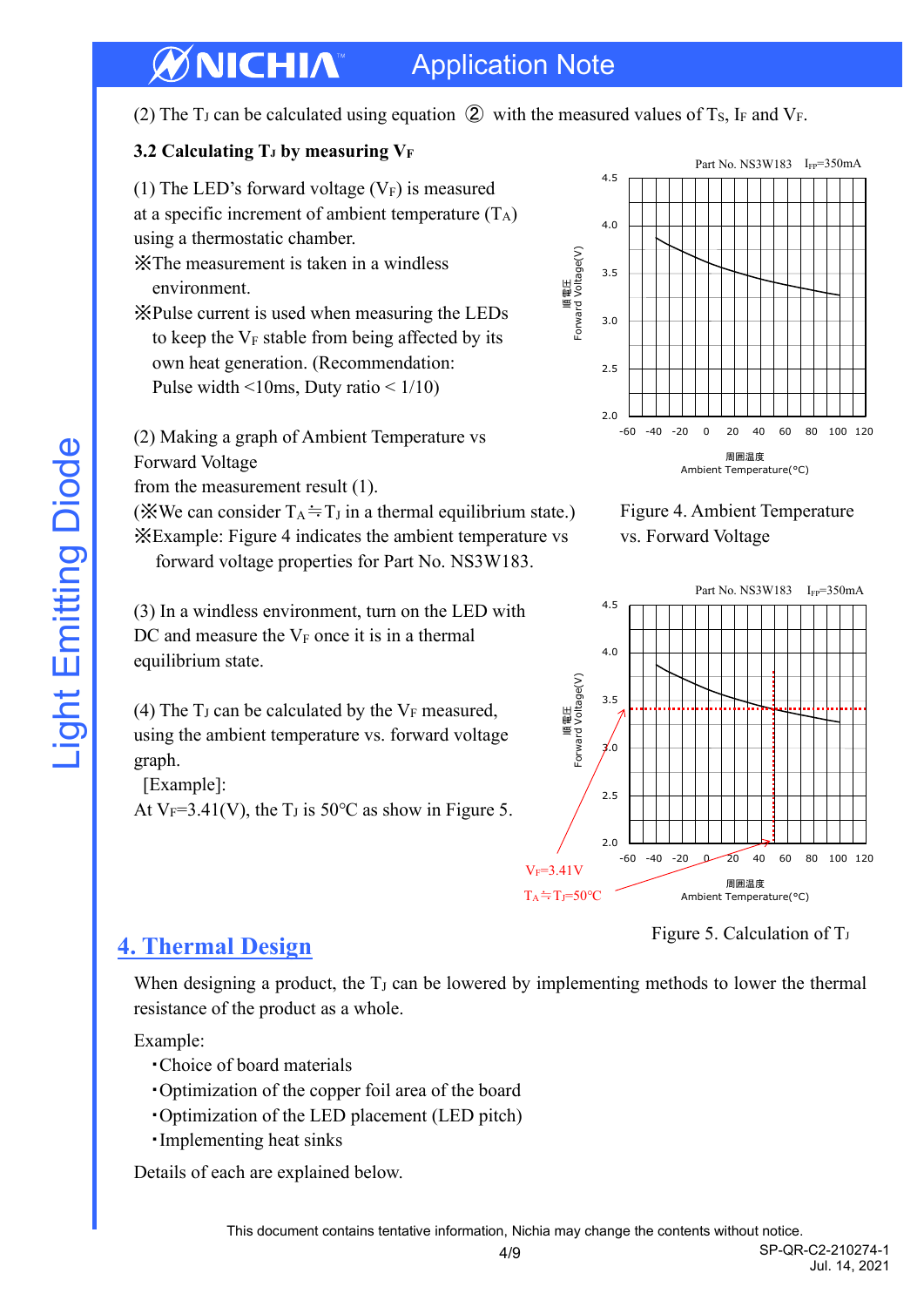#### **4.1 Choice of board materials**

Printed circuit boards can be classified as resin, metal-based, or ceramic as shown in Figure 6.



Figure 6. Classification of Printed Circuit Boards

Woven fiber based material (FR-4) boards are commonly used due to their cost and their dimension consistency. However, by using a metal-based board a higher thermal conductivity can be achieved and will lower the  $T_J$  of the LED. As a reference, Table 1 and Figure 7 show the thermal measurement results with a FR-4 and with an aluminum board.

|                        | Type A                           | Type B                       | Type C                           | Type D                           |
|------------------------|----------------------------------|------------------------------|----------------------------------|----------------------------------|
| Appearance             |                                  |                              |                                  |                                  |
| <b>Board Material</b>  | $FR-4$                           |                              |                                  | Aluminum                         |
| $R_{\theta JA}$ (°C/W) | 63                               | 50                           | 44                               | 34                               |
| <b>PWB</b> Size        | 30mm×30mm,<br>$t=1.6$ mm         |                              |                                  | 30mm×30mm,<br>$t=1.7$ mm         |
| Copper Area Face       | $154$ mm <sup>2</sup> , t=0.07mm | $302 \text{mm}^2$ , t=0.07mm | $616$ mm <sup>2</sup> , t=0.07mm | $500$ mm <sup>2</sup> , t=0.07mm |
| Copper Area Back       | $154$ mm <sup>2</sup> , t=0.07mm | $302 \text{mm}^2$ , t=0.07mm | $616$ mm <sup>2</sup> , t=0.07mm |                                  |
| $I_F(mA)$              | 700                              |                              |                                  |                                  |
| $V_F(V)$               | 3.18                             | 3.24                         | 3.29                             | 3.3                              |
| $T_S(°C)$              | 143                              | 118                          | 95                               | 80                               |
| $T_J(°C)$              | 165                              | 141                          | 118                              | 103                              |

Table 1. Thermal Measurement Results for Part No. NS6W183

 $\&$  Measurement condition: R<sub>θJS</sub>=10°C/W, T<sub>A</sub> =25°C, Thermo Couple: Φ0.076mm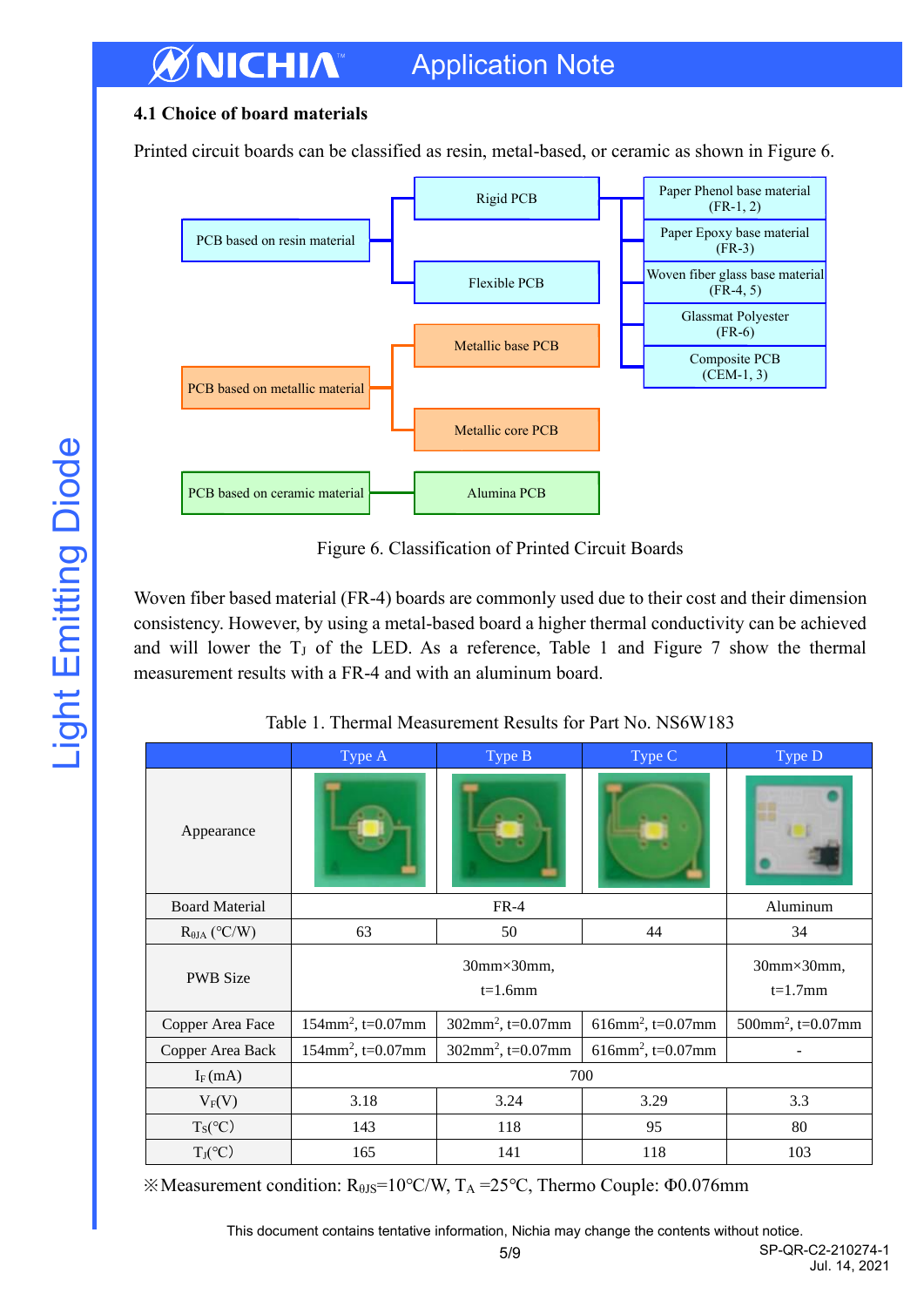

Figure 7. Thermal Measurement Results for Part No. NS6W183 (Copper area vs T<sub>J</sub>)

Assuming that the board sizes are the same, it is clear from the measurements above that the  $T_J$  is lower on the aluminum board compared to the FR-4 board.

#### **4.2 Optimization of the copper foil area of the board**

To transfer the heat generated by the chip to the board as much as possible, it is recommended to increase the thermal conductive area by increasing the area of the copper foil as shown in Figure 8. Table 1 and Figure 7: The value of the  $T_J$  falls as the copper foil area increases.



Figure 8. Copper foil pattern shape of the printed circuit board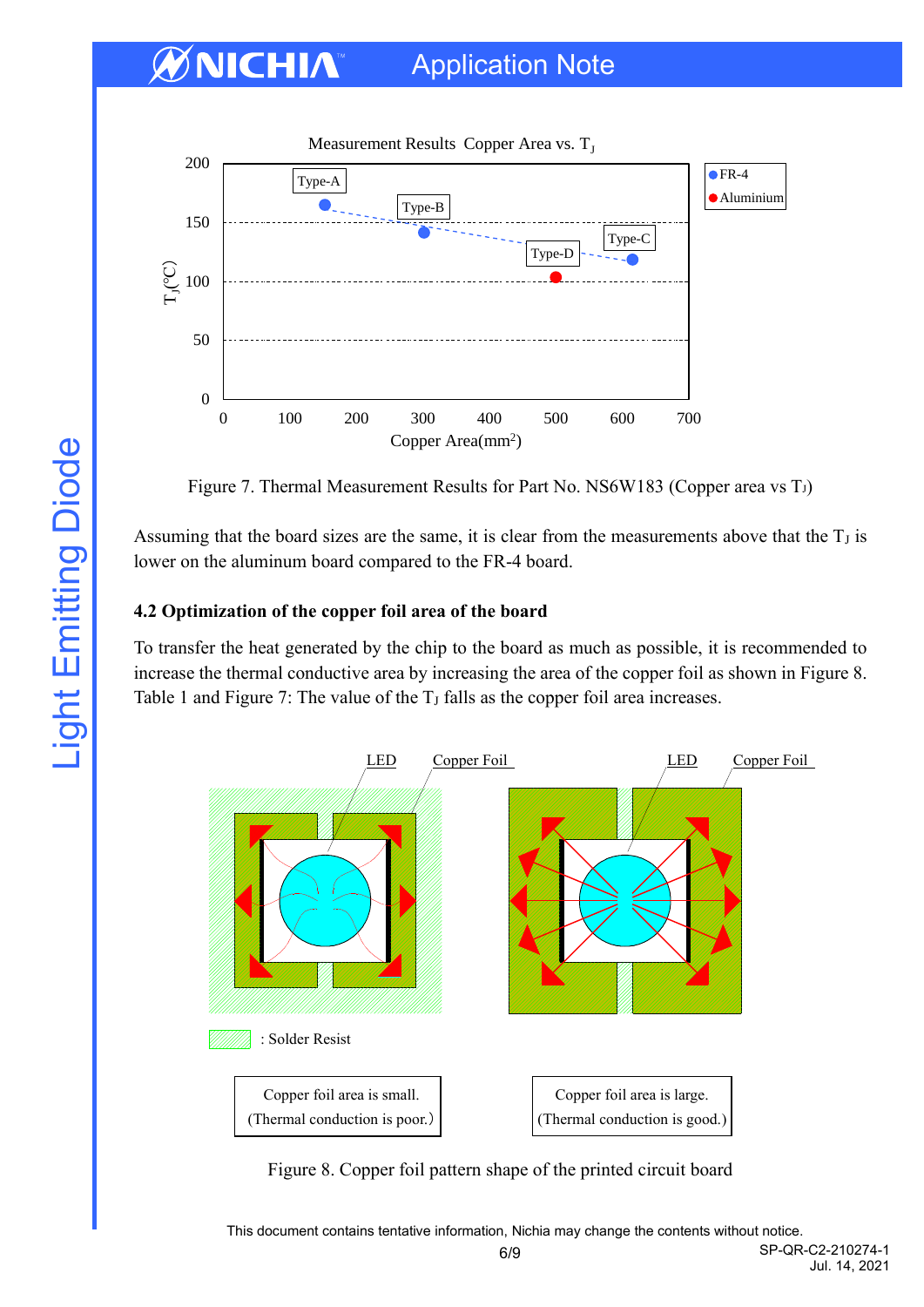#### **4.3 Optimization of the LED placement (LED pitch)**

If the LED pitch becomes too narrow as shown in Figure 9, it becomes harder to radiate the heat generated in a concentrated area.

Figure 10 shows the heat distribution simulation with various LED pitches.

It can be seen that the heat is trapped when the LED pitch is narrow. By increasing the LED pitch as much as possible, the  $T_J$  could be lowered.



Figure 9. LED Placement



Figure 10. Thermal distribution simulation results (Example: Part No. NSSW157)

※Since the simulation is set to have the copper foil area as large as possible to in order to have the widest LED pitch, the copper foil area will be different for each simulation.

### **4.4 Implementing a heat sink**

The heat radiation efficiency can be improved by attaching a heat sink to the back side of the board. Table 3 shows the measurement results with or without a heat sink. Both  $R_{\theta JA}$  and  $T_J$  are lower when a heat sink is attached.

This document contains tentative information, Nichia may change the contents without notice.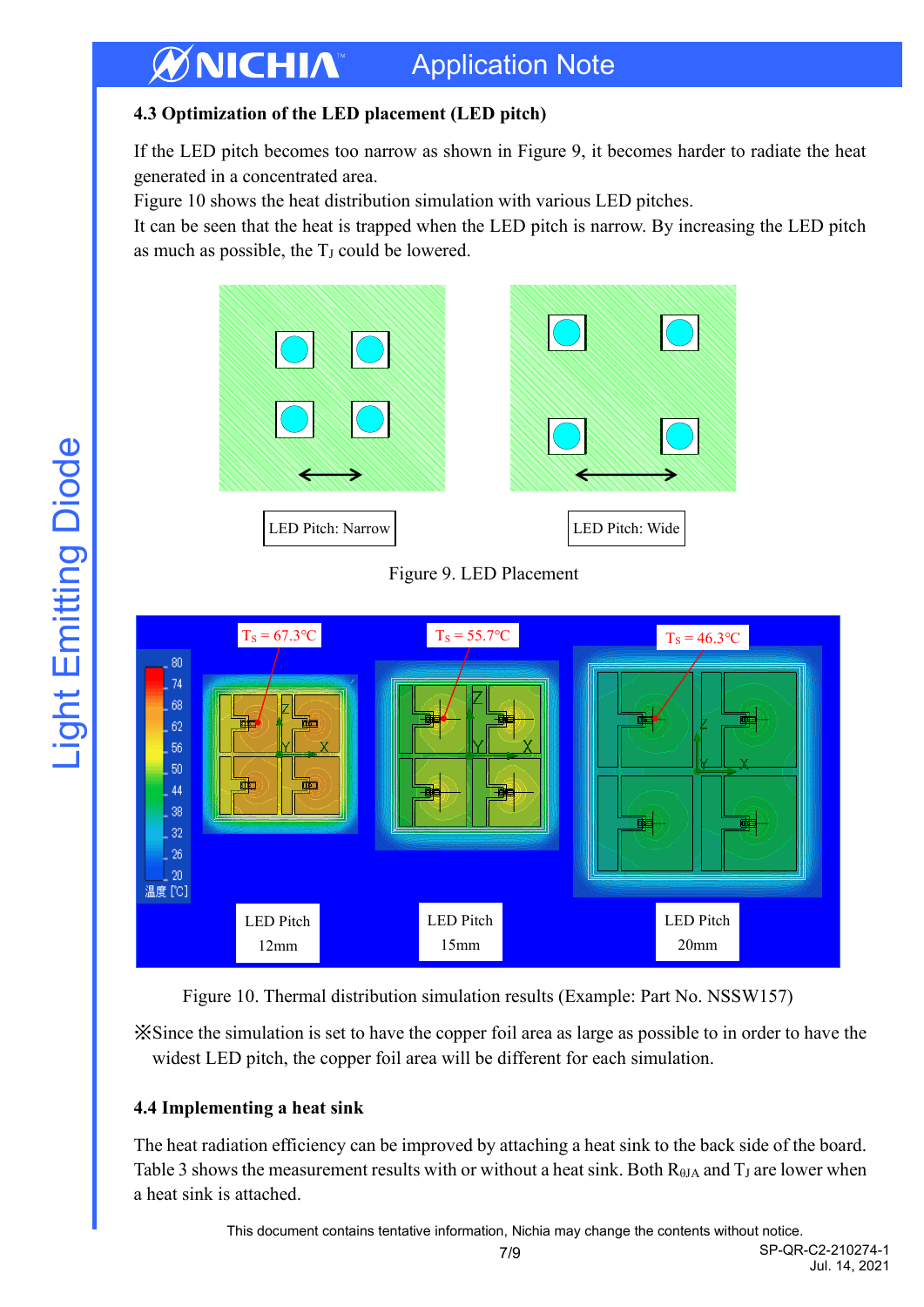To further improve the heat radiation efficiency, it is recommended to attach the heat sink to the board using a thermally conductive tape, sheet, or grease.

Examples of connecting a heat sink to the board are shown in Figure 11.

|                        | without Heat Sink                | with Heat Sink |  |
|------------------------|----------------------------------|----------------|--|
| Appearance             |                                  |                |  |
| <b>Board Material</b>  | $FR-4$                           |                |  |
| $R_{\theta JA}$ [°C/W] | 44                               | 32             |  |
| <b>PWB</b> Size        | $30mm \times 30mm$ , $t=1.6mm$   |                |  |
| Copper Area            | $616$ mm <sup>2</sup> , t=0.07mm |                |  |
| $I_F(mA)$              | 700                              |                |  |
| $V_F(V)$               | 3.29                             | 3.49           |  |
| $T_S(°C)$              | 95                               | 73             |  |
| $T_J(°C)$              | 118                              | 97             |  |

Table 3. Thermal measurement results with the heat sink for Part No. NS6W183



Connection with COB and the heat sink Connection with an LED board and the heat sink

Jul. 14, 2021

Figure 11. Connection with the board and the heat sink

### <span id="page-7-0"></span>**5. Summary**

By following the thermal designs mentioned in this application note, LEDs can be more efficiently used and thereby potentially improve the reliability of the end product.